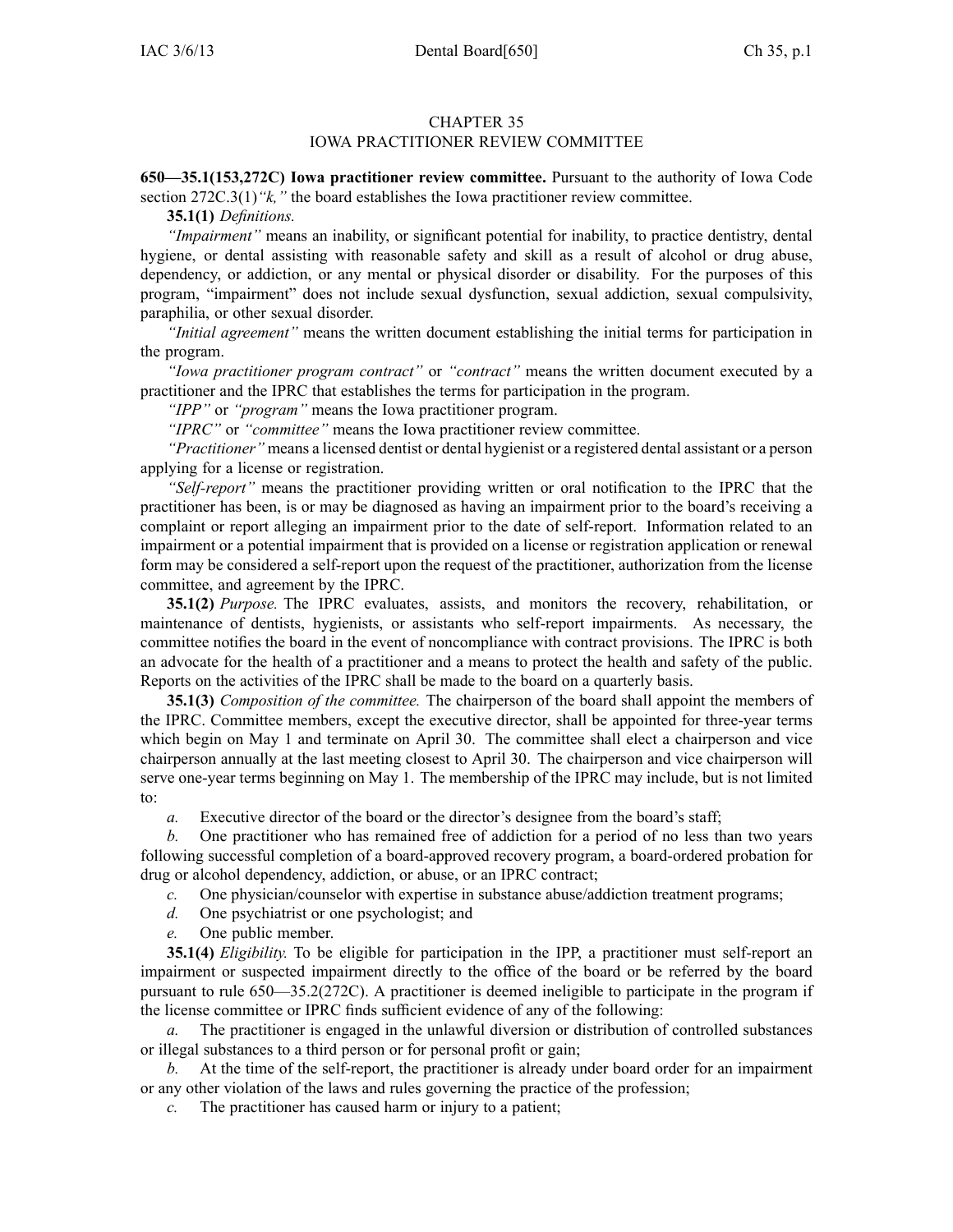Ch 35, p.2 Dental Board[650] IAC 3/6/13

*d.* There is currently <sup>a</sup> board investigation of the practitioner that concerns serious matters related to the ability to practice with reasonable safety and skill or in accordance with the accepted standards of care;

*e.* The practitioner has been subject to <sup>a</sup> civil administrative or criminal sanction, or ordered to make reparations or remuneration by <sup>a</sup> governmen<sup>t</sup> or regulatory authority of the United States, this or any other state or territory or <sup>a</sup> foreign nation for actions that the committee determines to be serious infractions of the laws, administrative rules, or professional ethics related to the practice of dentistry, dental hygiene, or dental assisting;

*f.* The practitioner provided inaccurate, misleading, or fraudulent information or failed to fully cooperate with the board or committee; or

*g.* There is currently <sup>a</sup> complaint before the board related to an impairment.

**35.1(5)** *Type of program.* The IPP is an individualized recovery, rehabilitation, or maintenance program designed to meet the specific needs of the impaired practitioner. The committee, in consultation with an IPRC-approved evaluator, shall determine the type of recovery, rehabilitation, or maintenance program required to treat the practitioner's impairment. The committee shall prepare <sup>a</sup> contract, to be signed by the practitioner, that shall provide <sup>a</sup> detailed description of the goals of the program, the requirements for successful participation, and the practitioner's obligations therein.

**35.1(6)** *Terms of participation.* A practitioner shall agree to comply with the terms for participation in the IPP established in the initial agreemen<sup>t</sup> and contract. Terms of participation specified in the contract shall include, but are not limited to:

*a. Duration.* The length of time <sup>a</sup> practitioner shall participate in the program shall be determined by the committee. Length of participation in the program will vary depending upon the recommendations provided by an approved evaluator and the determination of the IPRC following review of all relevant information.

*b. Noncompliance.* A practitioner participating in the program is responsible for notifying the committee of any instance of noncompliance including, but not limited to, <sup>a</sup> relapse. Notification of noncompliance made to the IPRC by the practitioner, any person responsible for providing or monitoring treatment, or another party shall result in full review by the board for the filing of formal charges or other action the board deems appropriate.

*c. Practice restrictions.* The IPRC may impose restrictions on the license to practice dentistry or dental hygiene or registration to practice dental assisting as <sup>a</sup> term of the initial agreemen<sup>t</sup> or contract until such time as it receives <sup>a</sup> repor<sup>t</sup> from an approved evaluator and the IPRC determines, based on all relevant information, that the practitioner is capable of practicing with reasonable safety and skill. As <sup>a</sup> condition of participating in the program, <sup>a</sup> practitioner is required to agree to restrict practice in accordance with the terms specified in the initial agreemen<sup>t</sup> or contract. In the event that the practitioner refuses to agree to or comply with the restrictions established in the initial agreemen<sup>t</sup> or contract, the committee shall refer the practitioner to the board for appropriate action.

*d. Monitoring costs.* A provision for paymen<sup>t</sup> of the actual costs or <sup>a</sup> \$100 quarterly fee to cover the board's expenses associated with monitoring <sup>a</sup> practitioner's compliance with the terms of the IPRC initial agreemen<sup>t</sup> or contract may be included in the initial agreemen<sup>t</sup> and contract. Actual costs include mileage, meals, travel expenses, hourly investigative time, and all incidental expenses associated with monitoring compliance. Monitoring costs shall be considered repaymen<sup>t</sup> receipts as defined in Iowa Code section 8.2.

**35.1(7)** *Limitations.* The IPRC establishes the terms and monitors <sup>a</sup> participant's compliance with the program specified in the initial agreemen<sup>t</sup> and contract. The IPRC is not responsible for participants who fail to comply with the terms of or successfully complete the IPP. Participation in the program under the auspices of the IPRC shall not relieve the board of any duties and shall not divest the board of any authority or jurisdiction otherwise provided. Any violation of the statutes or rules governing the practice of dentistry, dental hygiene, or dental assisting by <sup>a</sup> participant shall be referred to the board for appropriate action.

**35.1(8)** *Confidentiality.* Information in the possession of the board or the committee shall be subject to the confidentiality requirements of Iowa Code section 272C.6. Accordingly, information in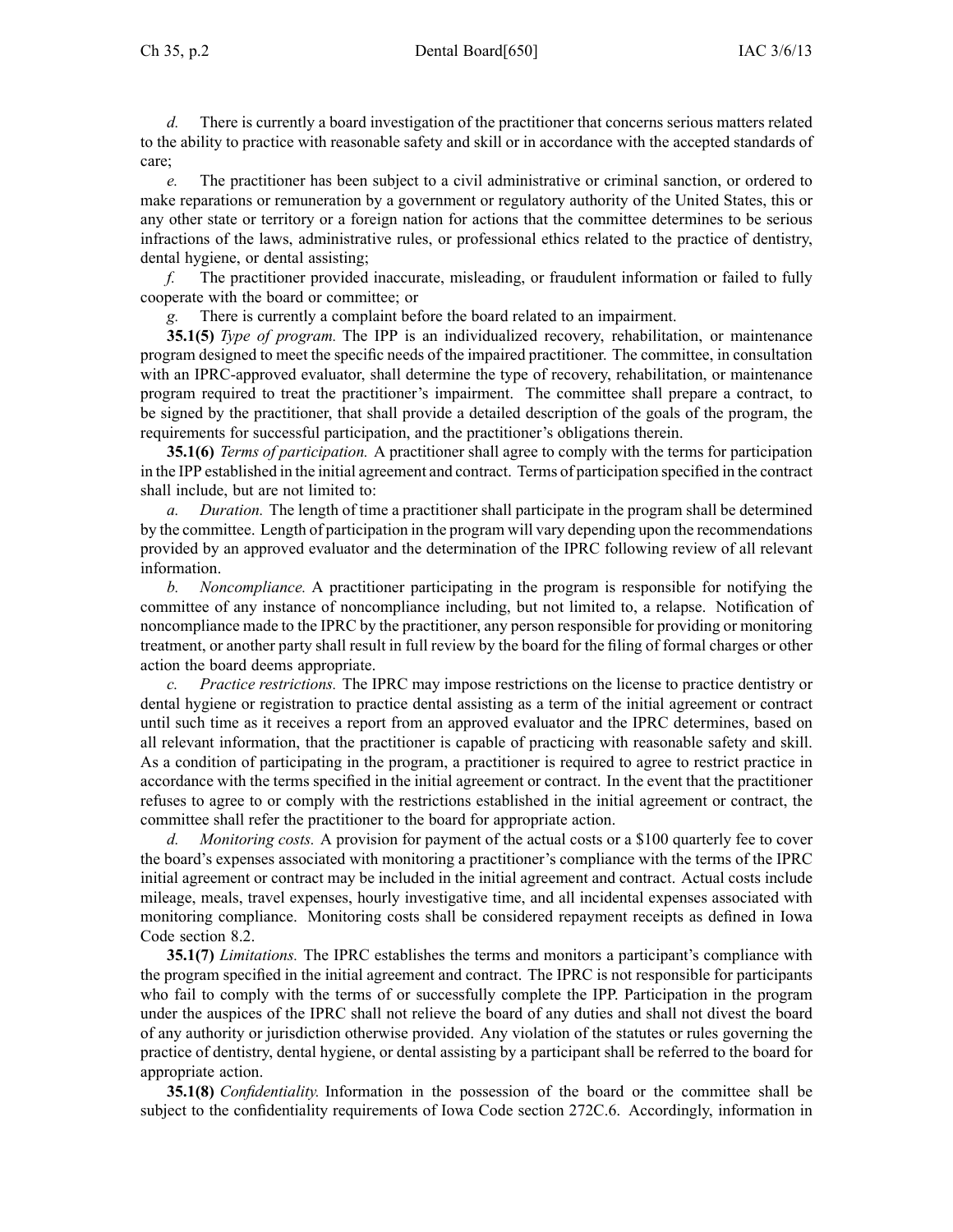the possession of the board or the committee about practitioners in the program shall not be disclosed to the public. Participation in the IPP under the auspices of the IPRC is not <sup>a</sup> matter of public record. Information about participants may only be shared in the following circumstances:

*a.* Upon authorization or prior to successful completion of <sup>a</sup> contract, the IPRC may communicate information about an IPP participant to dental regulatory authorities or the impaired practitioner program of any jurisdiction of the United States in which the participant is currently licensed to practice dentistry, dental hygiene, or dental assisting, or in which the practitioner is seeking licensure.

*b.* The IPRC may communicate information about an IPP participant to any person assisting in the participant's treatment, recovery, rehabilitation, monitoring, or maintenance.

*c.* The IPRC may communicate information about an IPP participant to the board in the event that <sup>a</sup> participant does not comply with the terms of the initial agreemen<sup>t</sup> or contract. The IPRC may provide the board with <sup>a</sup> participant's IPRC file in the event that the participant does not comply with the terms of the initial agreemen<sup>t</sup> or contract and the IPRC refers the case to the board for appropriate action.

*d.* The IPRC shall repor<sup>t</sup> to the board any knowledge of violations of administrative rules or statutes unrelated to the impairment.

*e.* If the board initiates disciplinary action against <sup>a</sup> practitioner for noncompliance with the terms of the contract, the board may include information about the practitioner's participation in the IPP in the statement of charges, settlement agreemen<sup>t</sup> and final order, or order following hearing. [**ARC 0617C**, IAB 3/6/13, effective 4/10/13]

## **650—35.2(272C) Board referrals to the Iowa practitioner review committee.**

**35.2(1)** *Eligibility for board referral to IPRC.* The board may refer <sup>a</sup> practitioner who is the subject of <sup>a</sup> board order to the IPRC for monitoring in the following circumstances:

*a.* The practitioner has an impairment as defined in rule 650—35.1(272C).

*b.* The board determines that the practitioner is an appropriate candidate for participation in the IPRC.

*c.* The IPRC determines that the practitioner is an appropriate candidate for participation in the IPRC.

## **35.2(2)** *Referral process.*

*a.* Determination of whether <sup>a</sup> practitioner is appropriate for referral to the IPRC is in the sole discretion of the board. Upon the board's approval, <sup>a</sup> referral shall be made to the IPRC and the committee shall be provided with relevant information about the practitioner.

*b.* The IPRC shall make <sup>a</sup> determination whether the practitioner is an appropriate candidate for participation in the program. Upon this determination, the IPRC shall offer the referred practitioner <sup>a</sup> contract that specifies terms of participation in the program. See 650—35.1(272C).

*c.* If the IPRC finds that the practitioner is not an appropriate candidate for participation in the IPP or if the practitioner fails to sign the contract in the time period specified by the IPRC, the IPRC shall notify the board promptly.

When the practitioner signs the contract, the IPRC shall notify the board that the referral has been finalized. The practitioner's failure to sign <sup>a</sup> contract within the time period specified by the IPRC may be grounds for disciplinary action.

*e.* Referral of <sup>a</sup> practitioner by the board to the IPP shall not relieve the board of any duties of the board and shall not divest the board of any authority or jurisdiction otherwise provided. Upon referral, the practitioner shall be subject to the provisions of 650—Chapter 35. Specifically, the practitioner shall be subject to board review and potential formal disciplinary action for noncompliance with the provisions of the IPP contract.

These rules are intended to implement Iowa Code section 272C.3(1)*"k."*

[Filed 1/18/02, Notice 11/14/01—published 2/6/02, effective 3/13/02] [Filed 1/16/04, Notice 11/12/03—published 2/4/04, effective 3/10/04] [Filed 8/31/04, Notice 7/21/04—published 9/29/04, effective 11/3/04] [Filed 2/5/07, Notice 11/22/06—published 2/28/07, effective 4/4/07] [Filed 8/7/08, Notice 5/21/08—published 8/27/08, effective 10/1/08]